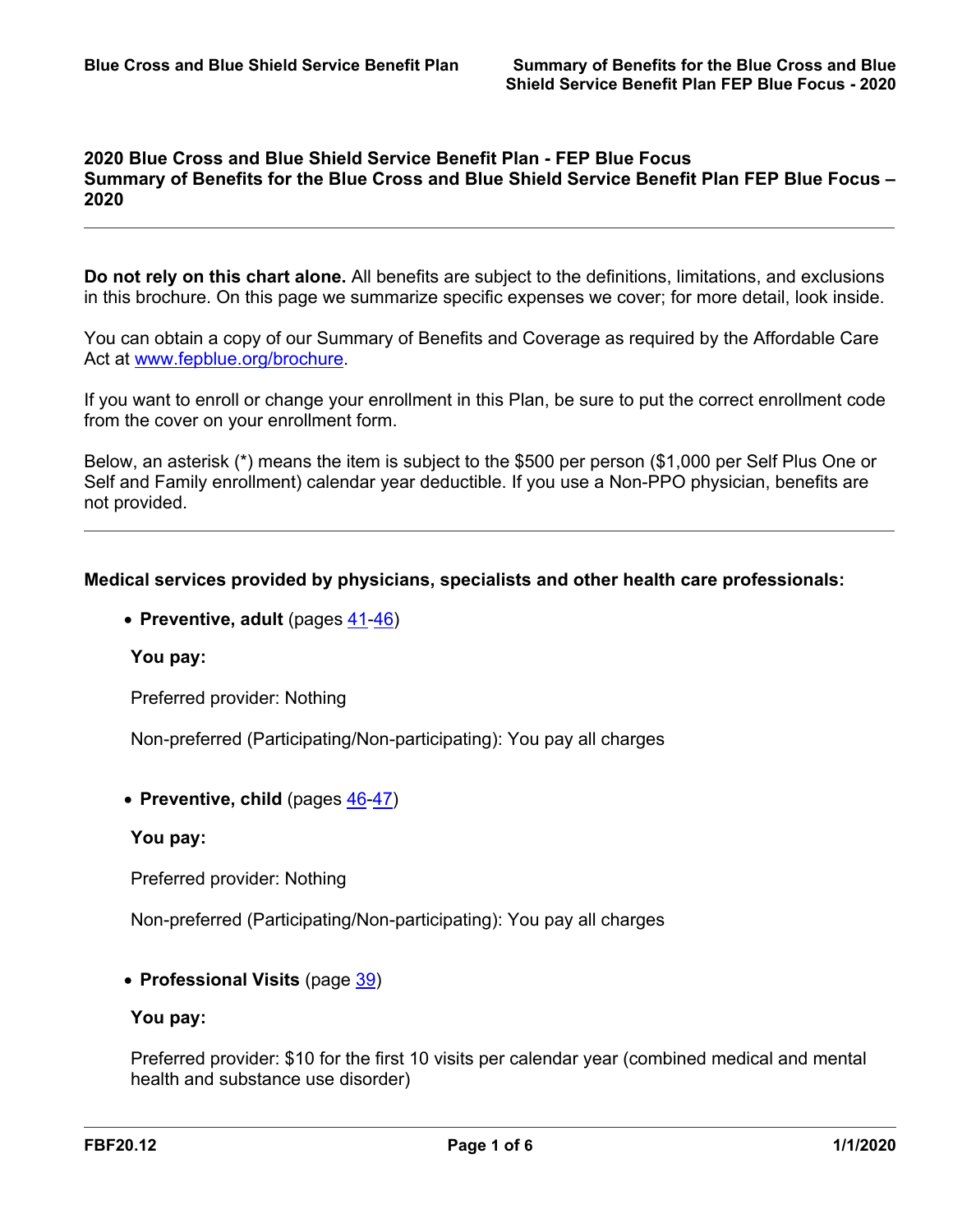After the 10<sup>th</sup> visit: 30%\* of the Plan allowance (deductible applies)

Non-preferred (Participating/Non-participating): You pay all charges

**Diagnostic and treatment services provided in the office** (pages [39](a8376318-ebd6-421f-be63-acf8c88376a1_cd3f70da-092d-4429-baca-613fa32b4204.html?v=32493)-[40\)](a8376318-ebd6-421f-be63-acf8c88376a1_2ff5f4a7-48cf-4174-a047-bec4bbb9e505.html?v=32493)

**You pay:**

Preferred provider: 30%\* of the Plan allowance (deductible applies)

Non-preferred (Participating/Non-participating): You pay all charges

**Telehealth services** (pages [39](a8376318-ebd6-421f-be63-acf8c88376a1_cd3f70da-092d-4429-baca-613fa32b4204.html?v=32493), [88\)](a8376318-ebd6-421f-be63-acf8c88376a1_1194d6e7-35b3-4914-973f-66116ecb4e4b.html?v=32493)

**You pay:**

Preferred Telehealth Provider: Nothing for the first 2 visits per calendar year

After the 2<sup>nd</sup> visit: \$10 copayment per visit

Non-preferred (Participating/Non-participating): You pay all charges

## **Services provided by a hospital:**

**Inpatient** (pages [73](a8376318-ebd6-421f-be63-acf8c88376a1_5c292404-e68a-40c9-801d-4817d80369ff.html?v=32493)[-74\)](a8376318-ebd6-421f-be63-acf8c88376a1_c8d5fb06-2fe7-4983-83ab-bf2ef9d3cf9b.html?v=32493)

**You pay:**

Preferred: 30%\* of the Plan allowance (deductible applies)

Non-preferred (Member/Non-member): You pay all charges

**Outpatient** (pages [76-](a8376318-ebd6-421f-be63-acf8c88376a1_ce3f4c71-edd2-4e23-a401-35c76cc805bc.html?v=32493)[79](a8376318-ebd6-421f-be63-acf8c88376a1_cff2b4b9-9496-4e1e-bac1-f8687bb522a8.html?v=32493))

## **You pay:**

Preferred: 30%\* of the Plan allowance (deductible applies)

Non-preferred (Member/Non-member): You pay all charges

# **Emergency benefits:**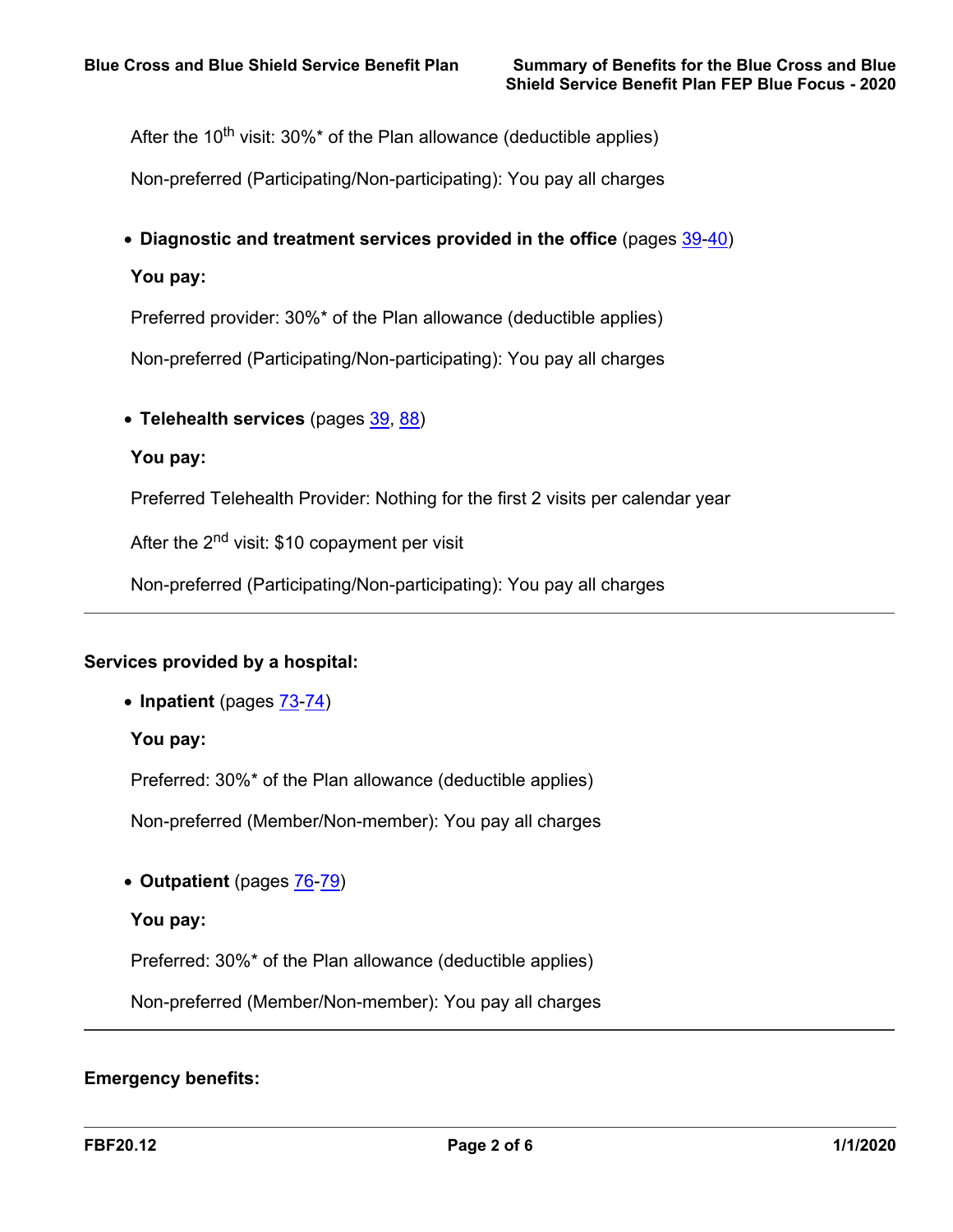• **Accidental injury** (page **85**)

# **You pay:**

Preferred:

Nothing for outpatient hospital and physician services within 72 hours (regular benefits apply thereafter)

Non-preferred:

- Participating: Nothing for outpatient hospital and physician services within 72 hours (regular benefits thereafter)
- Non-participating: Any difference between the Plan allowance and billed amount for outpatient hospital and physician services within 72 hours; regular benefits thereafter

Ambulance transport services: Nothing

**Medical emergency** (page [86\)](a8376318-ebd6-421f-be63-acf8c88376a1_40f3323c-860b-4a56-8325-477eeafa15d0.html?v=32493)

### **Professional, outpatient hospital**

#### **You pay:**

Preferred urgent care: \$25 copayment; PPO and Non-PPO emergency room care: 30%\* of our allowance (deductible applies); Regular benefits for physician and hospital care\* provided in other than the emergency room/PPO urgent care center

## **Maternity**

### **You pay:**

Ambulance transport services: 30%\* of our allowance (deductible applies)

Non-preferred (Participating/Non-participating) urgent care center: You pay all charges

## **Mental health visits** (page [88\)](a8376318-ebd6-421f-be63-acf8c88376a1_1194d6e7-35b3-4914-973f-66116ecb4e4b.html?v=32493)

#### **You pay:**

Preferred provider: \$10 for the first 10 visits per calendar year (combined medical and mental health and substance use disorder)

After the 10th visit: 30%\* of the Plan allowance (deductible applies)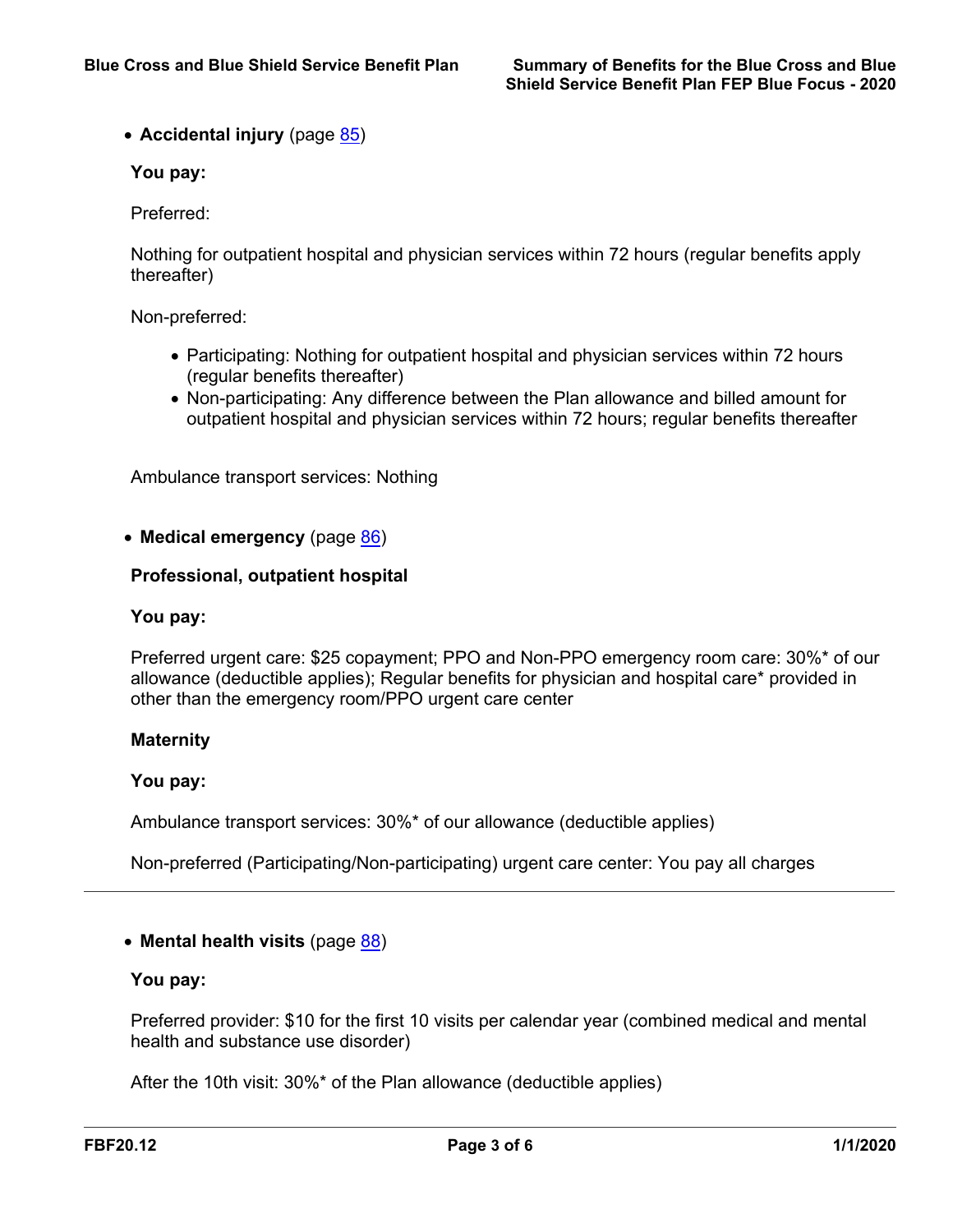Non-preferred (Participating/Non-participating): You pay all charges

 **Mental health and substance use disorder treatment** (inpatient and outpatient) (pages [88-](a8376318-ebd6-421f-be63-acf8c88376a1_1194d6e7-35b3-4914-973f-66116ecb4e4b.html?v=32493) [90\)](a8376318-ebd6-421f-be63-acf8c88376a1_0a3a6040-0732-4d4d-92f7-1e0bb7eaa028.html?v=32493)

### **You pay:**

Preferred provider: 30%\* of the Plan allowance (deductible applies)

Non-preferred (Participating/Non-participating): You pay all charges

# **Prescription drugs:**

**Retail Pharmacy Program** (page [95\)](a8376318-ebd6-421f-be63-acf8c88376a1_da51508d-799d-4d00-937a-7b1337ffb505.html?v=32493)

#### **You pay:**

Preferred retail pharmacy Tier 1 (generic): \$5 copayment up to a 30-day supply

Preferred retail pharmacy Tier 2 (brand name): 40% coinsurance of the Plan allowance (up to a \$350 maximum) for up to a 30-day supply

Non-preferred pharmacy: You pay all charges

**Specialty Drug Pharmacy Program** (page [100](a8376318-ebd6-421f-be63-acf8c88376a1_88ebef35-bda0-430b-98b4-d0f71a764efa.html?v=32493))

**You pay:**

Preferred specialty pharmacy

Tier 2: 40% coinsurance of the Plan allowance (up to a \$350 maximum) for up to a 30-day supply

#### **Dental care** (page [103\)](a8376318-ebd6-421f-be63-acf8c88376a1_9eb0d41e-c108-4222-b78c-210ec5833e61.html?v=32493)

Treatment of an accidental dental injury within 72 hours (regular benefits apply thereafter)

#### **You pay:**

Preferred: Nothing

Non-Preferred:

• Participating: Nothing (no deductible)

Non-participating: Any difference between our allowance and the billed amount (no deductible)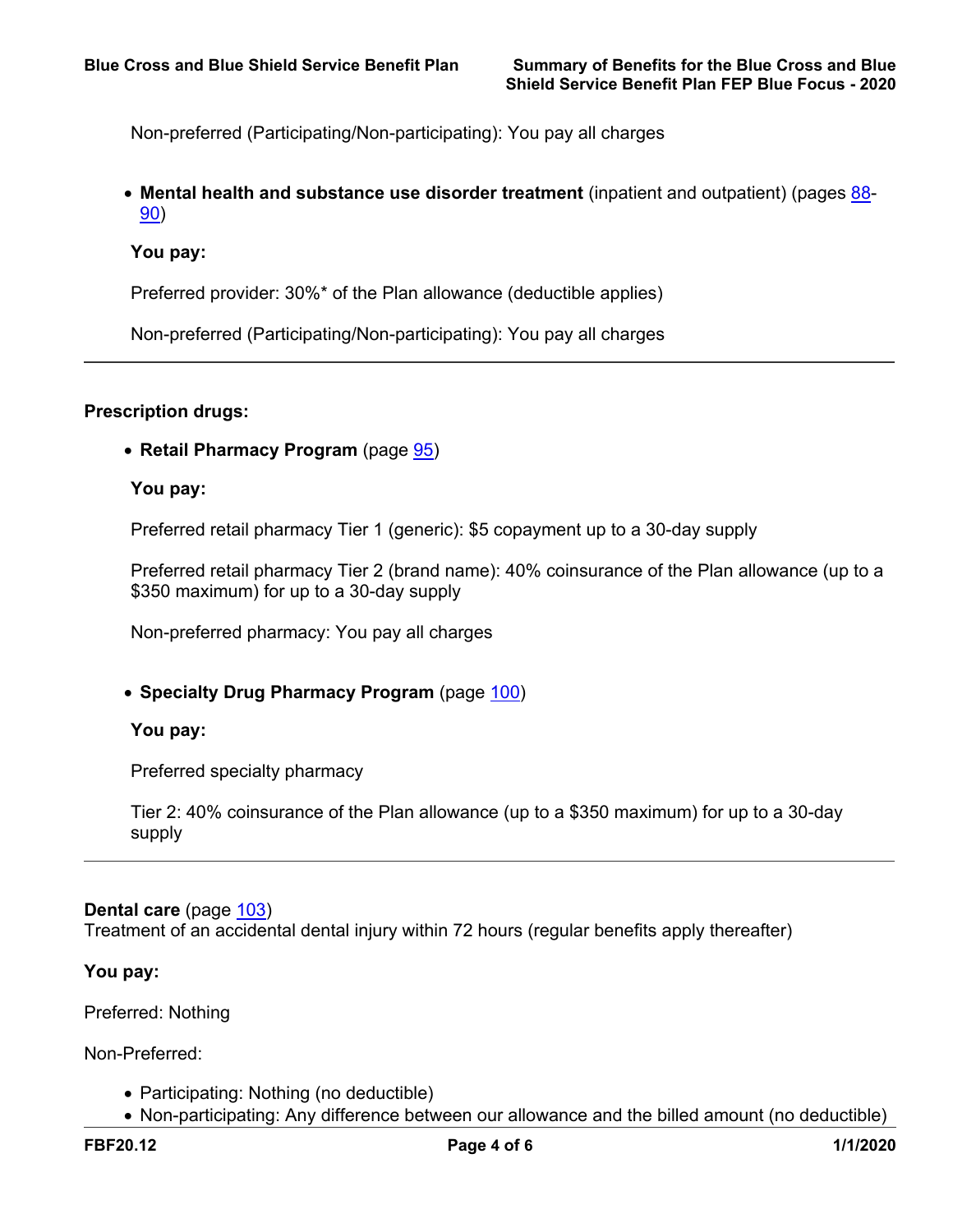# **Wellness and Other Special Features** (page [105\)](a8376318-ebd6-421f-be63-acf8c88376a1_168edce8-8610-4bcb-a3d4-dfc1ef392c63.html?v=32493)

Health Tools; Blue Health Assessment; MyBlue<sup>®</sup> Customer eService; National Doctor and Hospital Finder; Healthy Families; Travel Benefit/Services Overseas; Care Management Programs; and Routine Annual Physical Incentive Program

**Protection against catastrophic costs** (your catastrophic protection out-of-pocket maximum) (page [30\)](a8376318-ebd6-421f-be63-acf8c88376a1_e990aeba-8793-455d-8874-44b89dd6f96e.html?v=32493)

#### **You pay:**

- Self Only: Nothing after \$6,500 per contract per year
- Self Plus One: Nothing after \$13,000 (PPO) per contract per year
- Self and Family: Nothing after \$13,000 per family per year

#### Notes:

- Some costs do not count toward this protection.
- When one covered family member (Self Plus One and Self and Family contracts) reaches the Self Only maximum during the calendar year, that member's claims will no longer be subject to associated member cost-share amounts for the remainder of the year. All remaining family members will be required to meet the balance of the catastrophic protection out-of-pocket maximum.

summary benefits definitions limitations exclusions summarize affordable care act ACA website enroll enrollment medical services physician specialist professionals preventive preventative